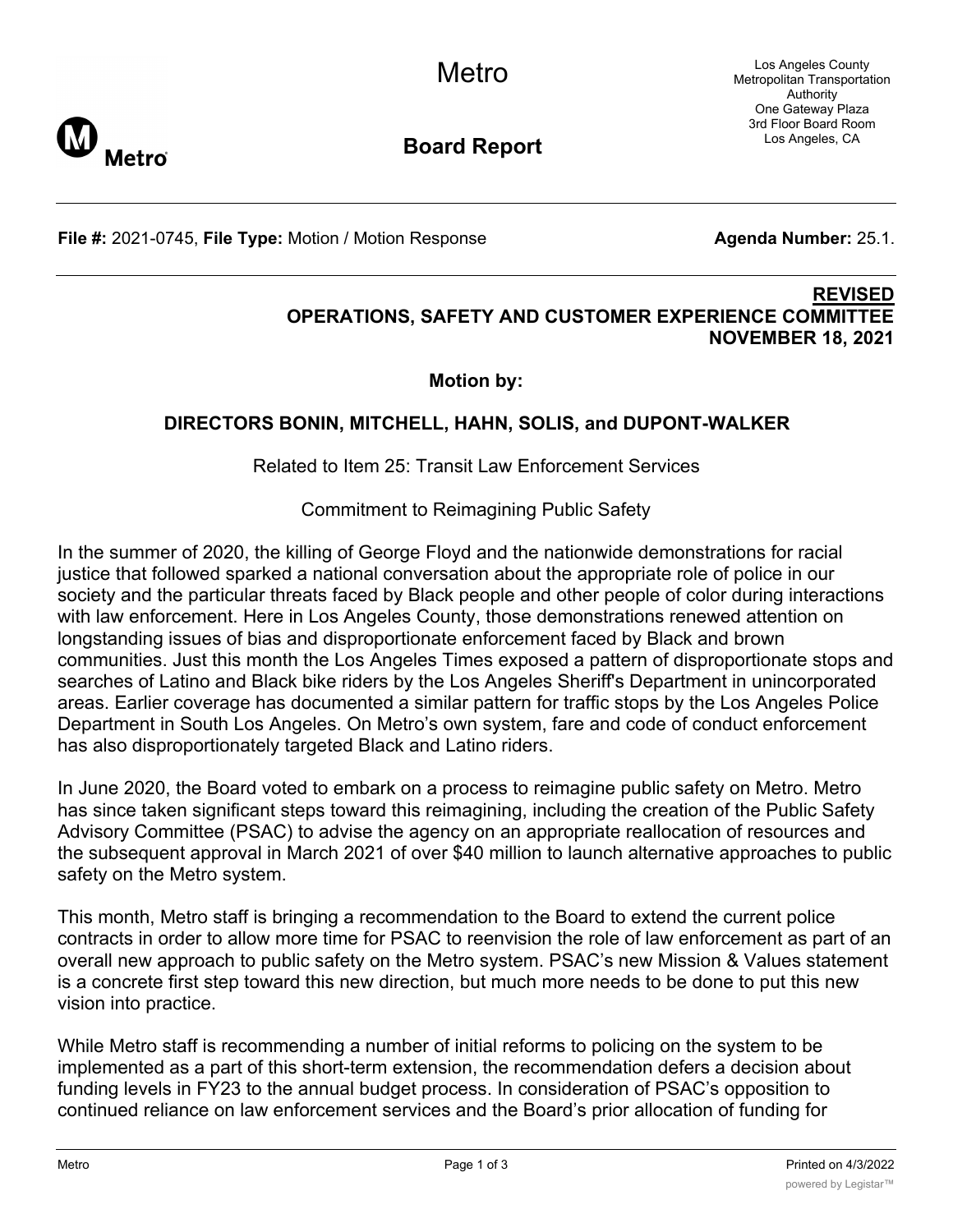alternative approaches, the FY23 budget should begin to reflect the agency's new public safety Mission & Values by renewing financial commitments to the alternative approaches and commensurately shifting away from reliance on law enforcement.

Furthermore, Metro should accelerate the transition to PSAC's vision for a public safety approach that leads with unarmed staff presence, outreach, and services with a reduced role for law enforcement by piloting these strategies at specific locations and evaluating their effectiveness. Preliminary results from such a pilot will inform a rescoped role for law enforcement beyond the 18 month remainder of the contracts.

## **SUBJECT: COMMITMENT TO REIMAGINING PUBLIC SAFETY**

## **RECOMMENDATION**

APPROVE Motion by Directors Bonin, Mitchell, Hahn, Solis, and Dupont-Walker that the Board direct the Chief Executive Officer to:

- A. In February 2022, report on the status of the initiatives funded by Motion 26.2 (March 2021), including projected launch dates, program elements, input received from PSAC, and projected funding needs in FY23.
- B. During the development of the FY23 budget, ensure a continued minimum commitment of \$40 million for the public safety alternatives outlined in Motion 26.2, in addition to rolling over unspent funding from FY22.
- C. In April 2022, report to the Operations, Safety, and Customer Experience Committee with a recommended public safety budget for FY23, including proposed funding levels for police services and public safety alternatives, with consideration of the Board's directive to realign resources.
- D. Consult with PSAC throughout the FY23 budget development process.

WE FURTHER MOVE that the Board direct the Chief Executive Officer to:

- E. Develop a place-based implementation strategy that identifies station locations that are good candidates for piloting a reimagined public safety approach consistent with the new Mission and Values statement, including the deployment of some or all of the public safety alternatives identified in Motion 26.2 and modifying law enforcement deployment at these pilot locations while continuing to ensure fast emergency response times.
- F. Consult with PSAC on the design, implementation, and evaluation-including quantitative and qualitative metrics-of this pilot.
- G. Explore partnerships with academia, medical schools, promotores, and community-based organizations on the design, implementation, and evaluation of this pilot.
- H. Report periodically on the pilot implementation and evaluation as part of the regular system